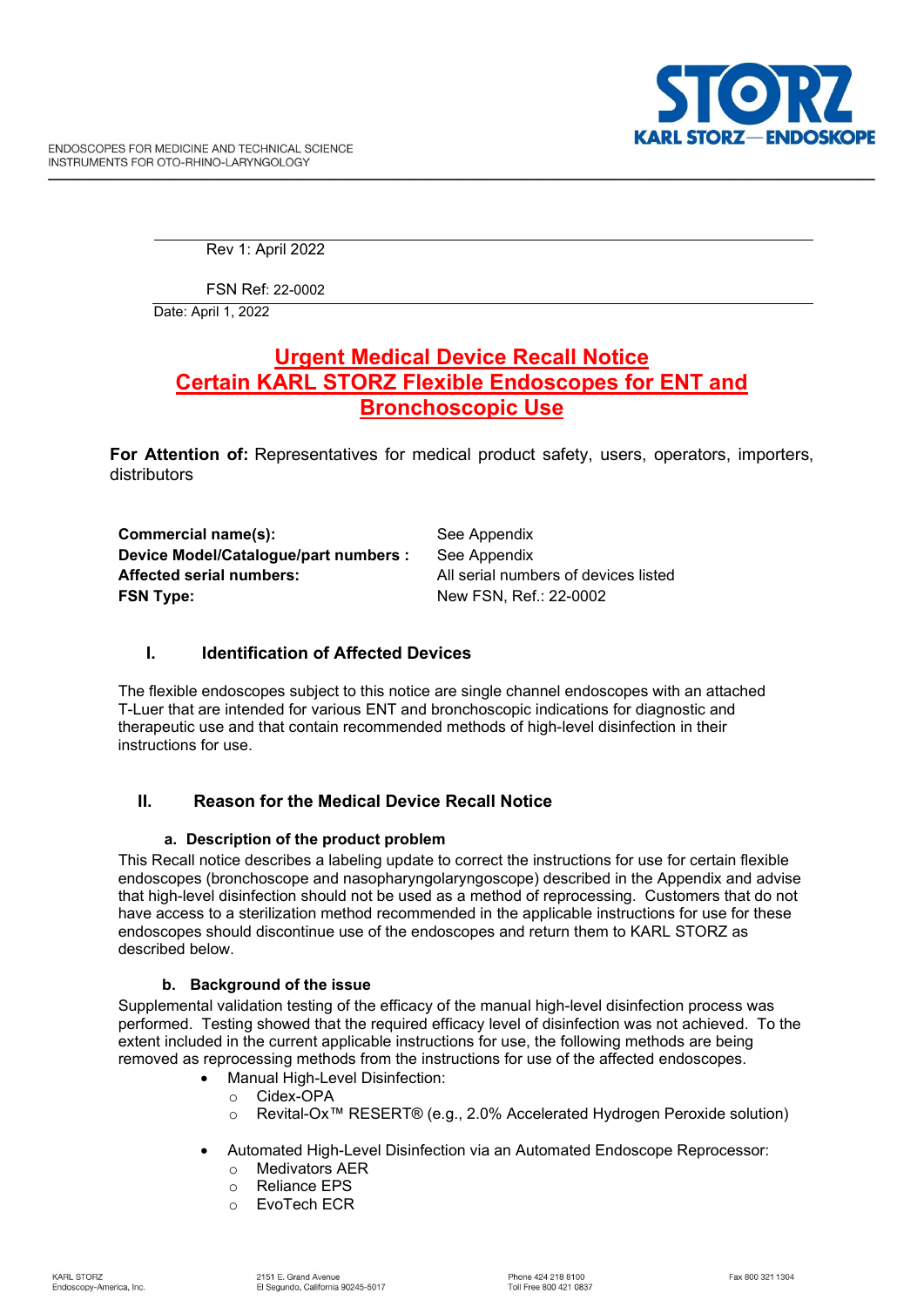

### **c. Hazard giving rise to the notice**

As the efficacy of the manual high-level disinfection process cannot be assured for the affected products, there is a risk that the patient may be exposed to a higher risk of infection. You should discontinue use of high-level disinfection as a method of reprocessing the affected endoscopes.

### **d. Risks to patient/user or third parties**

The use of a flexible endoscope that is incompletely reprocessed with an ineffective disinfection phase has a potential to transmit a patient infection.

#### **III. Type of Action to mitigate the risk**

#### **a. Action to be taken by the user**

- 1. Immediately **discontinue the use of all high-level disinfection methods** for reprocessing the affected endoscopes.
- 2. The affected endoscopes should be **sterilized after each** use by one of the sterilization methods recommended in the instructions for use specific to each endoscope.
- 3. If your facility does not have access to a sterilization method recommended in the applicable instructions for use, immediately discontinue use of the affected endoscopes. *KARL STORZ will provide you with instructions for returning your endoscopes upon receipt of your completed Acknowledgment Form.*
- 4. Ensure that all relevant personnel in your organization review this Urgent Medical Device Recall Notice. To help ensure that the affected endoscopes are sterilized after each use, please direct the personnel responsible for reprocessing in your organization to maintain and rely upon this Urgent Medical Device Recall Notice in the same manner that they would other reprocessing instructions until updated instructions for use are available for the affected endoscopes.
- 5. KARL STORZ anticipates that updated instructions for use for affected endoscopes reflecting the changes described in this Urgent Medical Device Recall Notice will be available by April 18, 2022 at <https://spwebspace.karlstorz.com/sites/HLDCorrection/SitePages/Home.aspx> . Once the updated instructions for use are available, please discard any prior versions of the instructions for use for the affected endoscopes that you may possess.
- 6. If you have sold or transferred any of the affected endoscopes to third parties, please promptly forward this letter to all such third parties.
- 7. Please legibly complete the enclosed Acknowledgment Form and return it as soon as possible via the contact information specified on the form.

### **b. Action being taken by the manufacturer**

KARL STORZ is updating the instructions for use of the affected endoscopes to remove all high-level disinfection methods. These updated instructions for use will be made available as described above.

Please maintain awareness of this notice and the requested actions for an appropriate period to ensure effectiveness of the corrective action.

Please notify KARL STORZ of any adverse events or quality problems associated with your use of the affected endoscopes. Adverse events or quality problems may also be reported to FDA's MedWatch Adverse Event Reporting program.

If you have any questions regarding this action, please use the contact information provided below:

| Telephone:  | 1-888-352-9616             |
|-------------|----------------------------|
| <b>Fax:</b> | 1-888-912-7088             |
| E-Mail:     | karlstorz7041@sedgwick.com |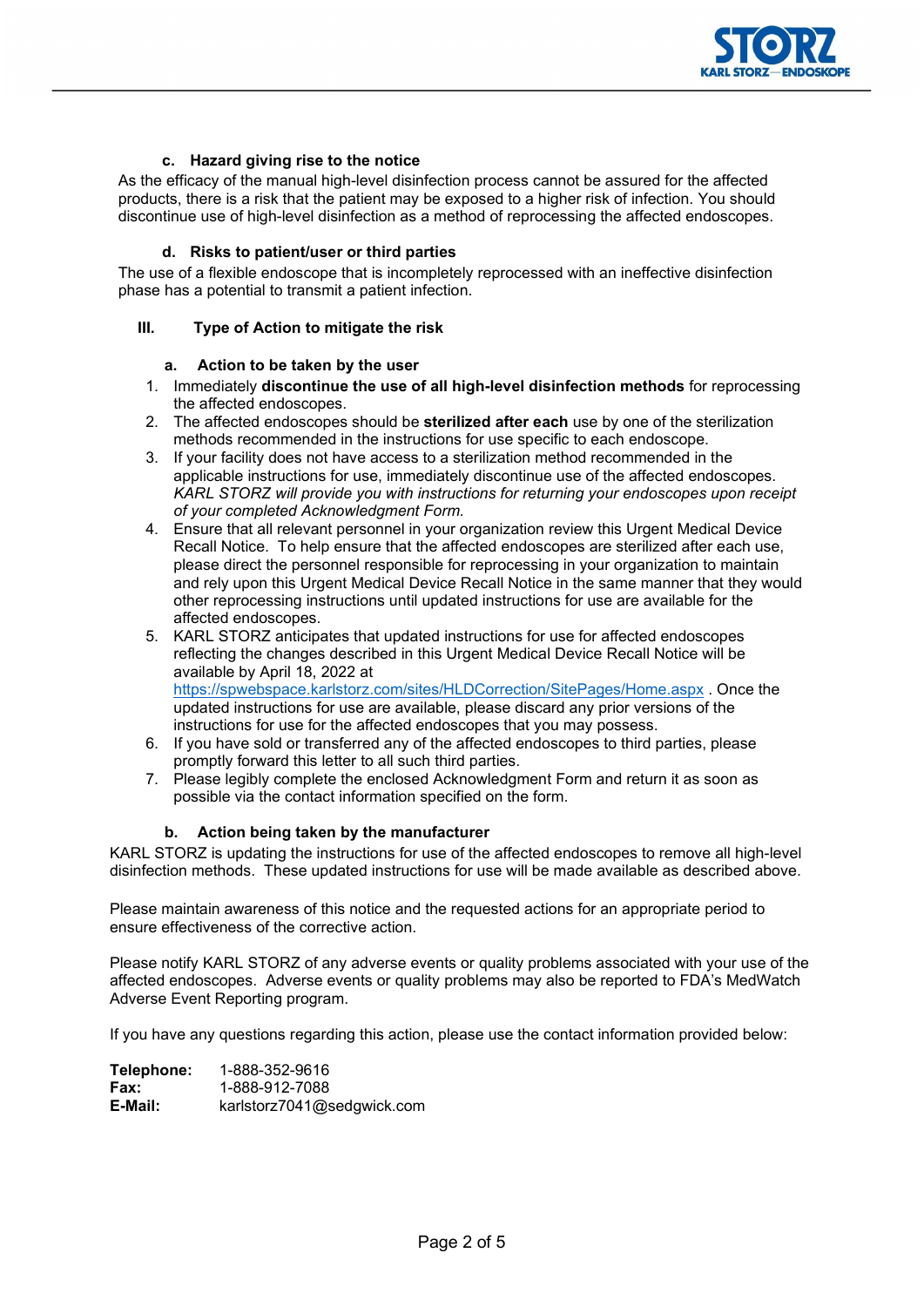

On behalf of KARL STORZ, we thank you for your help and apologize for any inconvenience.

Sincerely,

KARL STORZ Endoscopy-America, Inc.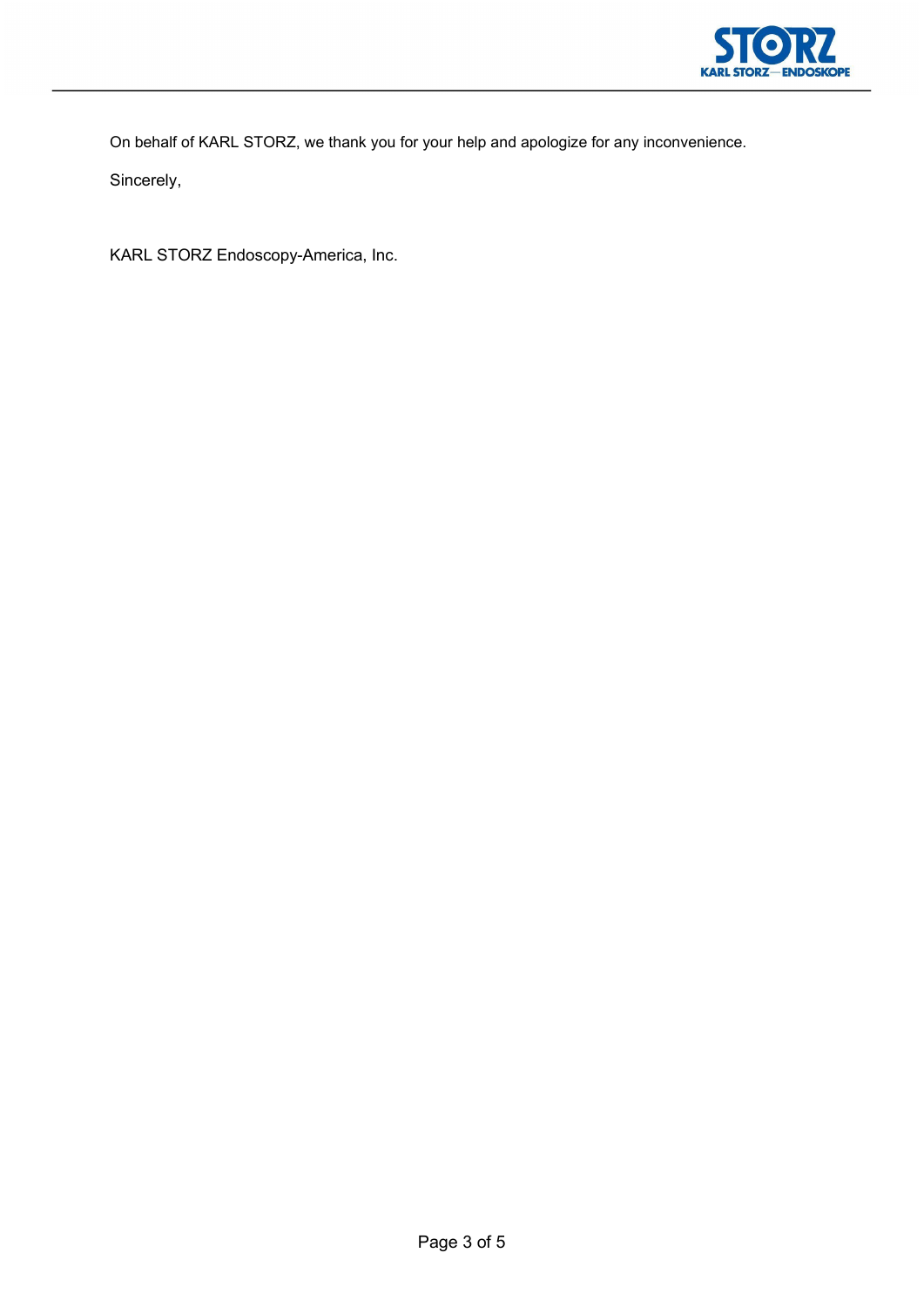

# **ACKNOWLEDGMENT FORM**

# **Urgent Medical Device Recall Notice – 22-0002**

## **Please complete this form and return it to us by faxing it to 1-888-912-7088 or emailing it to karlstorz7041@sedgwick.com. Please check all applicable boxes.**

 $\Box$  I confirm that I have read and understood the "Urgent Medical Device Recall Notice" and completed all actions requested.

Check one of the two boxes below.

- $\Box$  My facility will sterilize the affected flexible endoscopes after each use by one of the sterilization methods recommended in the applicable instructions for use and will implement a procedure to ensure the affected scopes are sterilized and not reprocessed through high-level disinfection.
- $\Box$  My facility does not have access to a sterilization method recommended in the applicable instructions for use and will discontinue use of the affected scopes.

Number of scopes to be returned:

*Upon receipt of your completed Acknowledgment Form, KARL STORZ will provide you with instructions for returning your endoscopes.*

Check one of the two boxes below.

- $\Box$  My organization has previously sold or transferred one or more of the affected flexible endoscopes to a third party, and I have forwarded the "Urgent Medical Device Recall Notice" to all such third parties.
- $\Box$  My organization has not sold or transferred any of the affected flexible endoscopes to a third party.

| <b>Facility Name</b>              |  |
|-----------------------------------|--|
| <b>Address</b>                    |  |
| <b>Contact Person &amp; Title</b> |  |
| Signature                         |  |
| <b>Phone</b>                      |  |
| <b>Email</b>                      |  |

## **Contact Information:**